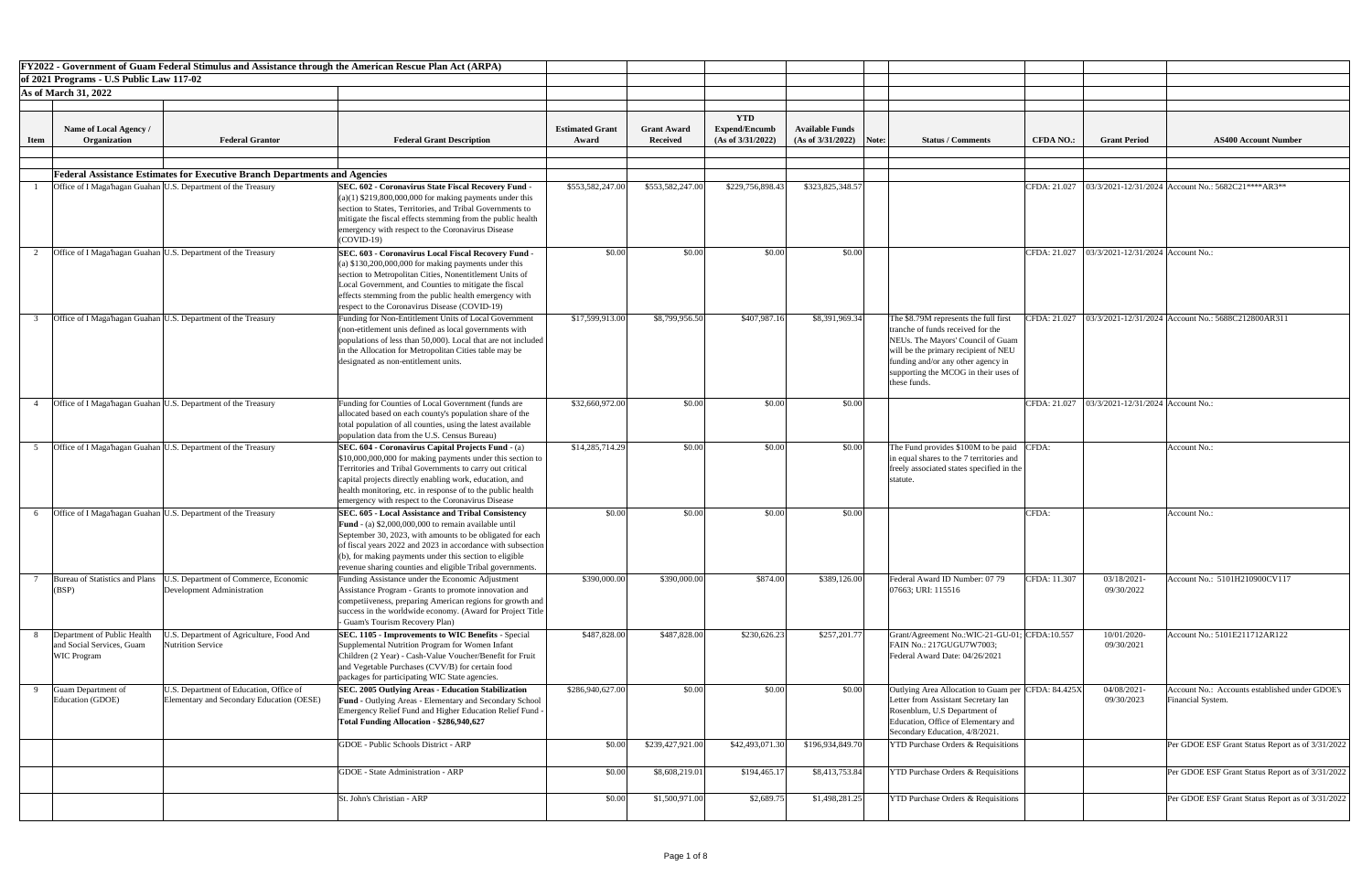|             |                                                                                       | <b>FY2022 - Government of Guam Federal Stimulus and Assistance through the American Rescue Plan Act (ARPA)</b> |                                                                                                                                                                                                                                                                                                                      |                        |                    |                                    |                        |       |                                                                                                                                                                                                                                                                                                                  |                             |                           |                                                                                                  |
|-------------|---------------------------------------------------------------------------------------|----------------------------------------------------------------------------------------------------------------|----------------------------------------------------------------------------------------------------------------------------------------------------------------------------------------------------------------------------------------------------------------------------------------------------------------------|------------------------|--------------------|------------------------------------|------------------------|-------|------------------------------------------------------------------------------------------------------------------------------------------------------------------------------------------------------------------------------------------------------------------------------------------------------------------|-----------------------------|---------------------------|--------------------------------------------------------------------------------------------------|
|             | of 2021 Programs - U.S Public Law 117-02                                              |                                                                                                                |                                                                                                                                                                                                                                                                                                                      |                        |                    |                                    |                        |       |                                                                                                                                                                                                                                                                                                                  |                             |                           |                                                                                                  |
|             | <b>As of March 31, 2022</b>                                                           |                                                                                                                |                                                                                                                                                                                                                                                                                                                      |                        |                    |                                    |                        |       |                                                                                                                                                                                                                                                                                                                  |                             |                           |                                                                                                  |
|             |                                                                                       |                                                                                                                |                                                                                                                                                                                                                                                                                                                      |                        |                    |                                    |                        |       |                                                                                                                                                                                                                                                                                                                  |                             |                           |                                                                                                  |
|             | <b>Name of Local Agency /</b>                                                         |                                                                                                                |                                                                                                                                                                                                                                                                                                                      | <b>Estimated Grant</b> | <b>Grant Award</b> | <b>YTD</b><br><b>Expend/Encumb</b> | <b>Available Funds</b> |       |                                                                                                                                                                                                                                                                                                                  |                             |                           |                                                                                                  |
| <b>Item</b> | Organization                                                                          | <b>Federal Grantor</b>                                                                                         | <b>Federal Grant Description</b>                                                                                                                                                                                                                                                                                     | Award                  | <b>Received</b>    | (As of 3/31/2022)                  | (As of 3/31/2022)      | Note: | <b>Status / Comments</b>                                                                                                                                                                                                                                                                                         | <b>CFDA NO.:</b>            | <b>Grant Period</b>       | <b>AS400 Account Number</b>                                                                      |
|             |                                                                                       |                                                                                                                | <b>Guam Adventist Academy - ARP</b>                                                                                                                                                                                                                                                                                  | \$0.00                 | \$0.00             | \$0.00                             | \$0.00                 |       | <b>YTD Purchase Orders &amp; Requisitions</b>                                                                                                                                                                                                                                                                    |                             |                           | School did not participate                                                                       |
|             |                                                                                       |                                                                                                                |                                                                                                                                                                                                                                                                                                                      |                        |                    |                                    |                        |       |                                                                                                                                                                                                                                                                                                                  |                             |                           |                                                                                                  |
|             |                                                                                       |                                                                                                                | Guahan Academy Charter School - ARP                                                                                                                                                                                                                                                                                  | \$0.00                 | \$4,061,749.00     | \$123,651.44                       | \$3,938,097.56         |       | <b>YTD Purchase Orders &amp; Requisitions</b>                                                                                                                                                                                                                                                                    |                             |                           | Per GDOE ESF Grant Status Report as of 3/31/2022                                                 |
|             |                                                                                       |                                                                                                                | <b>Office of Catholic Education - ARP</b>                                                                                                                                                                                                                                                                            | \$0.00                 | \$25,585,228.00    | \$11,233,744.84                    | \$14,351,483.16        |       | <b>YTD Purchase Orders &amp; Requisitions</b>                                                                                                                                                                                                                                                                    |                             |                           | Per GDOE ESF Grant Status Report as of 3/31/2022                                                 |
|             |                                                                                       |                                                                                                                | Harvest Christian Academy - ARP                                                                                                                                                                                                                                                                                      | \$0.00                 | \$0.00             | \$0.00                             | \$0.00                 |       | <b>YTD Purchase Orders &amp; Requisitions</b>                                                                                                                                                                                                                                                                    |                             |                           | School did not participate                                                                       |
|             |                                                                                       |                                                                                                                | St. Paul's Christian - ARP                                                                                                                                                                                                                                                                                           | \$0.00                 | \$899,905.00       | \$25.35                            | \$899,879.65           |       | <b>YTD Purchase Orders &amp; Requisitions</b>                                                                                                                                                                                                                                                                    |                             |                           | Per GDOE ESF Grant Status Report as of 3/31/2022                                                 |
|             |                                                                                       |                                                                                                                | Japanese School of Guam - ARP                                                                                                                                                                                                                                                                                        | \$0.00                 | \$0.00             | \$0.00                             | \$0.00                 |       | <b>YTD Purchase Orders &amp; Requisitions</b>                                                                                                                                                                                                                                                                    |                             |                           | School did not participate                                                                       |
|             |                                                                                       |                                                                                                                | SIFA Academy Charter School - ARP                                                                                                                                                                                                                                                                                    | \$0.00                 | \$1,918,443.00     | \$330,337.79                       | \$1,588,105.21         |       | <b>YTD Purchase Orders &amp; Requisitions</b>                                                                                                                                                                                                                                                                    |                             |                           | Per GDOE ESF Grant Status Report as of 3/31/2022                                                 |
|             |                                                                                       |                                                                                                                | iLearn Academy Charter School - ARP                                                                                                                                                                                                                                                                                  | \$0.00                 | \$4,938,191.00     | \$643,430.63                       | \$4,294,760.37         |       | <b>YTD Purchase Orders &amp; Requisitions</b>                                                                                                                                                                                                                                                                    |                             |                           | Per GDOE ESF Grant Status Report as of 3/31/2022                                                 |
|             | Humanities (GCAHA)                                                                    | (NEA)                                                                                                          | 10 Guam Council on the Arts and National Foundation on the Arts and Humanities SEC. 2021. National Endowment for the Arts -American<br>Rescue Plan Grants to Local Arts Agencies for Subgranting<br>To preserve jobs and maintain operations to fuel the<br>recovery of the nations arts sector from the devastating | \$173,700.00           | \$173,700.00       | \$123,700.00                       | \$50,000.00            |       | <b>ARP Funding Amendment; Federal</b><br>Award ID No.: 1863355-61-20;<br>Federal Award Date: 7/01/2021;                                                                                                                                                                                                          | CFDA: 45.025                | 10/01/2021-<br>09/30/2022 | Account No.: 5101H214000AR102                                                                    |
|             | <b>Guam Public Library System</b>                                                     | Institute of Museum and Library Services                                                                       | economic and health effects of the COVID-19 pandemic.)<br>SEC. 2023. Institute of Museum and Library Services -<br>State Library Program - LSTA ARPA State Grants, Office<br>of Library Services                                                                                                                     | \$236,779.00           | \$236,779.00       | \$69,231.68                        | \$167,547.32           |       | Federal Award ID Number: LS-<br>250250-OLS-21                                                                                                                                                                                                                                                                    | CFDA: 45.310                | 04/08/2021-<br>09/30/2022 | Account No.: 5101H211800CV110                                                                    |
|             | Public Health and Social<br>Services (DPHSS)                                          | U.S. Department of Health and Human Services,<br>of Child Care                                                 | <b>SEC. 2201- Child Care and Development Block Grants -</b><br>Administration for Children and Families, Office   American Rescue Plan (ARP) Child Care Supplemental<br>Discretionary Funds                                                                                                                          | \$27,498,602.00        | \$27,498,602.00    | \$0.00                             | \$27,498,602.00        |       | Grant Award No.: 2101GUCDC6;<br>Federal Award Date: 4/14/2021                                                                                                                                                                                                                                                    | CFDA: 93.575   10/01/2020 - | 09/30/2024                | Account No.: 5101H211732AR112                                                                    |
| 13          | Public Health and Social<br>Services (DPHSS)                                          | U.S. Department of Health and Human Services,<br>of Child Care                                                 | <b>SEC. 2202 - Child Care Stabilization (Block grant for</b><br>Administration for Children and Families, Office  qualified child care providers) - CCDBG ARPA 2021                                                                                                                                                  | \$43,981,253.00        | \$43,981,253.00    | \$18,011,682.48                    | \$25,969,570.52        |       | Grant Award No.: 2101GUCSC6;<br>Federal Award Date: 4/14/2021                                                                                                                                                                                                                                                    | CFDA: 93.575  10/01/2020 -  | 09/30/2023                | Account No.: 5101H211732AR111                                                                    |
| 14          | Public Health and Social<br>Services (DPHSS)                                          | U.S. Department of Health and Human Services,<br>Administration for Community Living                           | <b>SEC. 2921 - Older Americans Act (Funding for COVID)</b><br>vaccinations outreach, education, transportation,<br>communication to facilitate the vaccination of older<br>individuals.                                                                                                                              | \$3,504,888.00         | \$0.00             |                                    |                        |       | Allocation to Guam to be determined.<br>(From the sum appropriated for a<br>fiscal year to the Virgin Islands, Guam<br>and American Samoa shall be<br>allotted an amount equal to one-half of<br>1 percent of such sum and (B) each<br>other State shall be allotted an amoun<br>equal to 1 percent of such sum. | CFDA:                       |                           | Account No.:                                                                                     |
|             | 15 Department of Public Health<br>and Social Services, Division<br>of Senior Citizens | J.S. Department of Health and Human Services,<br>dministration for Community Living                            | SSC6) American Rescue Plan (ARP) for Supportive<br>Services under Title III-B of the Olders Americans Act<br>$(OAA)$ of 1965                                                                                                                                                                                         |                        | \$1,141,469.00     | \$1,118,239.34                     | \$23,229.66            |       | Federal Matching; Grant Award No.:<br>2101GUSSC6-00; Federal Award<br>Date: 05/03/2021; Federal Matching<br>$(85\%)$ - \$970,249; Local Match $(15\%)$<br>$-$ \$171,220                                                                                                                                          | CFDA: 93.044                | 04/01/2021-<br>09/30/2024 | Federal Match Account No.: 5101G211730AR130;<br>and Local Match Account No.:<br>5602G211730MT962 |
|             | 16 Department of Public Health<br>of Senior Citizens                                  | and Social Services, Division Administration for Community Living                                              | U.S. Department of Health and Human Services, (SSC6) American Rescue Plan (ARP) for Adminstrative for<br>State Office on Aging (SOA) from Title III-B of the Olders<br>Americans Act (OAA) of 1965                                                                                                                   |                        | \$232,001.00       | \$3,538.58                         | \$228,462.42           |       | Federal Matching; Grant Award No.:<br>2101GUSSC6-00; Federal Award<br>Date: 05/03/2021; Federal Matching<br>$(75\%)$ - \$174,001; Local Match $(25\%)$<br>$-$ \$58,000                                                                                                                                           | CFDA: 93.044                | 04/01/2021-<br>09/30/2024 | Federal Match Account No.: 5101G211730AR126;<br>and Local Match Account No.:<br>5602G211730MT961 |
| 17          | Department of Public Health<br>and Social Services, Division<br>of Senior Citizens    | J.S. Department of Health and Human Services,<br><b>Administration for Community Living</b>                    | CMC6) American Rescue Plan (ARP) for Congregate<br>Meals under Title III-C1 of the Olders Americans Act<br>$(OAA)$ of 1965                                                                                                                                                                                           |                        | \$877,941.00       | \$877,941.00                       | \$0.00                 |       | Federal Matching; Grant Award No.:<br>2101GUCMC6-00; Federal Award<br>Date: 05/03/2021; Federal Matching<br>$(85\%)$ - \$746,250; Local Match $(15\%)$<br>$-$ \$131,691                                                                                                                                          | CFDA: 93.045                | 04/01/2021-<br>09/30/2024 | Federal Match Account No.: 5101G211730AR115;<br>and Local Match Account No.:<br>5602G211730MT957 |

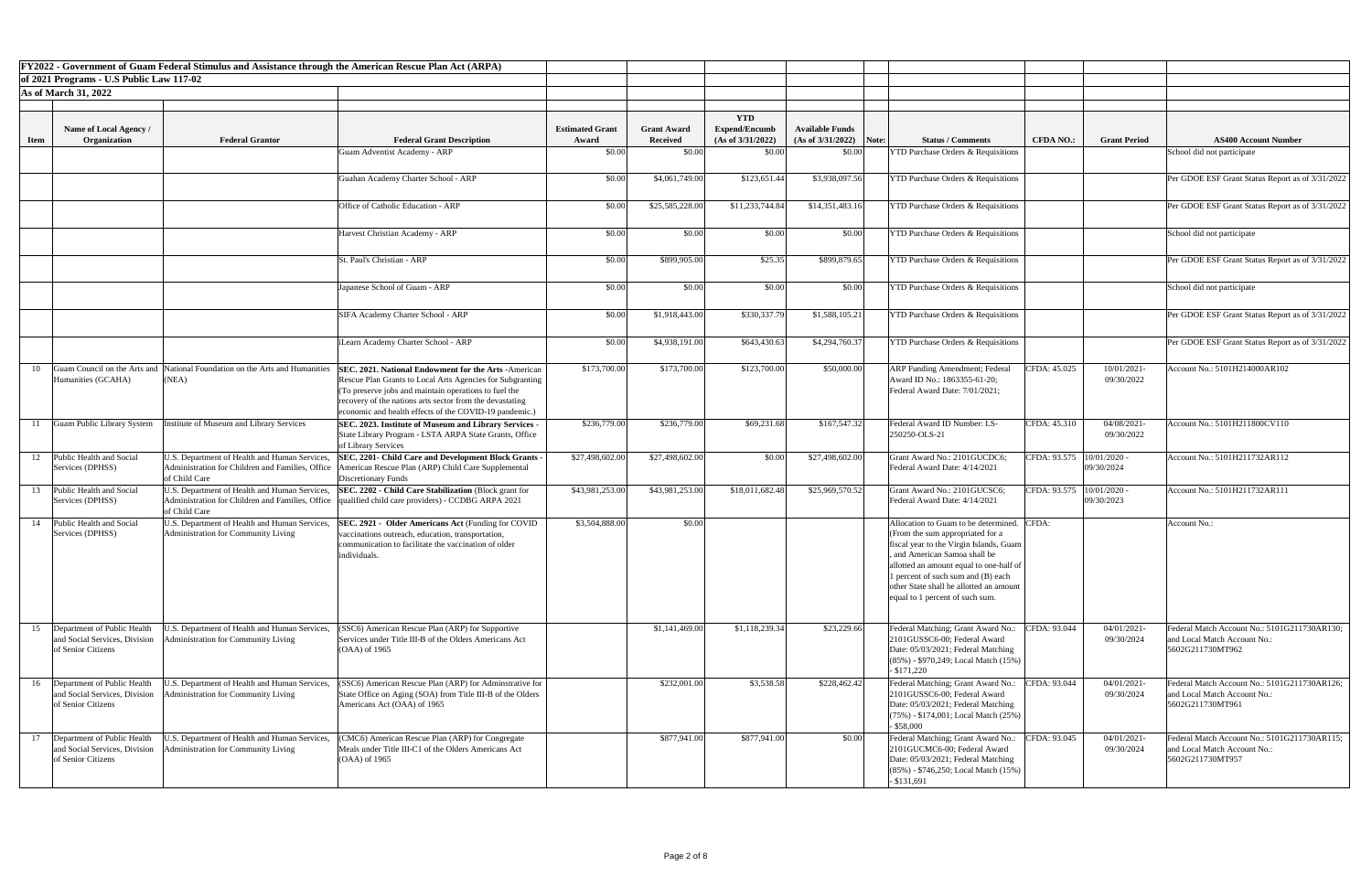|             |                                                                                    | FY2022 - Government of Guam Federal Stimulus and Assistance through the American Rescue Plan Act (ARPA) |                                                                                                                                                                                                                                                                                                                               |                                 |                                       |                                                         |                                                     |                                                                                                                                                                       |                                              |                                                                                                  |
|-------------|------------------------------------------------------------------------------------|---------------------------------------------------------------------------------------------------------|-------------------------------------------------------------------------------------------------------------------------------------------------------------------------------------------------------------------------------------------------------------------------------------------------------------------------------|---------------------------------|---------------------------------------|---------------------------------------------------------|-----------------------------------------------------|-----------------------------------------------------------------------------------------------------------------------------------------------------------------------|----------------------------------------------|--------------------------------------------------------------------------------------------------|
|             | of 2021 Programs - U.S Public Law 117-02                                           |                                                                                                         |                                                                                                                                                                                                                                                                                                                               |                                 |                                       |                                                         |                                                     |                                                                                                                                                                       |                                              |                                                                                                  |
|             | <b>As of March 31, 2022</b>                                                        |                                                                                                         |                                                                                                                                                                                                                                                                                                                               |                                 |                                       |                                                         |                                                     |                                                                                                                                                                       |                                              |                                                                                                  |
|             |                                                                                    |                                                                                                         |                                                                                                                                                                                                                                                                                                                               |                                 |                                       |                                                         |                                                     |                                                                                                                                                                       |                                              |                                                                                                  |
| <b>Item</b> | Name of Local Agency /<br>Organization                                             | <b>Federal Grantor</b>                                                                                  | <b>Federal Grant Description</b>                                                                                                                                                                                                                                                                                              | <b>Estimated Grant</b><br>Award | <b>Grant Award</b><br><b>Received</b> | <b>YTD</b><br><b>Expend/Encumb</b><br>(As of 3/31/2022) | <b>Available Funds</b><br>$(As of 3/31/2022)$ Note: | <b>Status / Comments</b>                                                                                                                                              | <b>Grant Period</b><br><b>CFDA NO.:</b>      | <b>AS400 Account Number</b>                                                                      |
| 18          | Department of Public Health                                                        | J.S. Department of Health and Human Services                                                            | (HDC6) American Rescue Plan (ARP) for Home Delivered                                                                                                                                                                                                                                                                          |                                 | \$1,316,912.00                        | \$1,316,912.00                                          | \$0.00                                              | Federal Matching; Grant Award No.:                                                                                                                                    | CFDA: 93.045<br>04/01/2021                   | Federal Match Account No.: 5101G211730AR133;                                                     |
|             | and Social Services, Division<br>of Senior Citizens                                | dministration for Community Living                                                                      | Meals under Title III-C2 of the Olders Americans Act<br>$(OAA)$ of 1965                                                                                                                                                                                                                                                       |                                 |                                       |                                                         |                                                     | 2101GUHDC6-00; Federal Award<br>Date: 05/03/2021; Federal Matching<br>$(85\%)$ - \$1,119,375; Local Match<br>$(15\%) - $197,537$                                      | 09/30/2024                                   | and Local Match Account No.:<br>5602G211730MT963                                                 |
|             | Department of Public Health<br>and Social Services, Division<br>of Senior Citizens | J.S. Department of Health and Human Services,<br>dministration for Community Living                     | (PHC6) American Rescue Plan (ARP) for Preventive Health<br>under Title III-D of the Olders Americans Act (OAA) of<br>1965                                                                                                                                                                                                     |                                 | \$109,450.00                          | \$97,450.00                                             | \$12,000.00                                         | 100% Federal; Grant Award No.:<br>2101GUPHC6-00; Federal Award<br>Date: 05/03/2021; Federal 100%                                                                      | CFDA: 93.043<br>04/01/2021<br>09/30/2024     | Account No.: 5101H211730AR136                                                                    |
|             | Department of Public Health<br>and Social Services, Division<br>of Senior Citizens | U.S. Department of Health and Human Services,<br><b>Administration for Community Living</b>             | (FCC6) American Rescue Plan (ARP) for Family<br>Caregivers under Title III-E of the Olders Americans Act<br>$(OAA)$ of 1965                                                                                                                                                                                                   |                                 | \$480,917.00                          | \$257,840.01                                            | \$223,076.99                                        | Federal Matching; Grant Award No.:<br>2101GUFCC6-0S; Federal Award<br>Date: 05/03/2021; Federal Matching<br>$(75%)$ - \$360,688; Local Match $(25%)$<br>$-$ \$120,229 | CFDA: 93.052<br>10/01/2020<br>09/30/2024     | Federal Match Account No.: 5101G211730AR125;<br>and Local Match Account No.:<br>5602G211730MT958 |
|             | Department of Public Health<br>and Social Services, Division<br>of Senior Citizens | U.S. Department of Health and Human Services,<br><b>Administration for Community Living</b>             | (OMC6) American Rescue Plan (ARP) for Ombudsman<br>Program Title III-E of the Olders Americans Act (OAA) of<br>1965                                                                                                                                                                                                           |                                 | \$24,875.00                           | \$4,894.92                                              | \$19,980.08                                         | 100% Federal; Grant Award No.:<br>2101GUOMC6-00; Federal Award<br>Date: 05/03/2021; Federal Matching<br>$(100\%)$                                                     | CFDA: 93.042<br>04/01/2021-<br>09/30/2024    | Account No.: 5101H211730AR132                                                                    |
| 22          | Public Health and Social<br>Services (DPHSS)                                       | U.S. Department of Health and Human Services,<br>Centers for Disease Control and Prevention<br>(CDC)    | SEC. 2301 - Funding for COVID-19 Vaccine Activities<br>at the Centers for Disease Control and Prevention - IP19-<br>1901-YR02 FY2020 Immunization & Vaccines for Children<br>(VFC) Grants-Combined CARES #4 (COVID-19<br>Vaccination Supplement 4 Funding)                                                                    | \$1,975,190.00                  | \$1,975,190.00                        | \$725,771.20                                            | \$1,249,418.80                                      | Grant Award No.: 6 NH23IP922638-<br>02-05; FAIN No.: NH231P922638;<br>Federal Award Date: 03/31/2021                                                                  | CFDA: 93.268<br>07/01/2020-<br>06/30/2024    | Account No.: 5101H211713CV138                                                                    |
|             | Public Health and Social<br>Services (DPHSS)                                       | U.S. Department of Health and Human Services,<br>Centers for Disease Control and Prevention<br>(CDC)    | IP19-1901-YR02 FY2020 Immunization & Vaccines for<br>Children (VFC) Grants-Combined CARES #4 PART 2<br>(COVID-19 Vaccination Supplement Funding)                                                                                                                                                                              | \$123,706.00                    | \$123,706.00                          | \$24,763.00                                             | \$98,943.00                                         | Grant Award No.: 6 NH23IP922638-<br>02-06; FAIN No.: NH231P922638;<br>Federal Award Date: 05/03/2021                                                                  | CFDA: 93.268<br>07/01/2020-<br>06/30/2024    | Account No.: 5101H211713CV140                                                                    |
|             | Public Health and Social<br>Services (DPHSS)                                       | U.S. Department of Health and Human Services,<br>Centers for Disease Control and Prevention<br>(CDC)    | SEC. 2401 - Funding for COVID-19 Testing, Contact<br>Tracing, and Mitigation Activities - Epidemiology and<br>Laboratory Capacity for Infectious Diseases (ELC)<br>Reopening Schools Grant through the American Rescue<br>Plan Act of 2021 (Support for Screening Testing to Reopen<br>& Keep Schools Operating Safely)       | \$5,075,137.00                  | \$5,075,137.00                        | \$2,467,800.67                                          | \$2,607,336.33                                      | 100% Federal; Grant award No.: 6<br>NU50CK000531-02-12; Federal<br>Award Date 04/08/2021                                                                              | CFDA: 93.323<br>08/01/2020<br>07/31/2022     | Account No.: 5101H211713AR139                                                                    |
| 25          | Public Health and Social<br>Services (DPHSS)                                       | U.S. Department of Health and Human Services,<br>Health Resources and Services Administration           | American Rescue Plan Act Funding for Health Centers                                                                                                                                                                                                                                                                           | \$2,365,750.00                  | \$2,365,750.00                        | \$488,904.81                                            | \$1,876,845.19                                      | 100% Federal; Grant award No.: 1<br>H8FCS41225-01-00; Federal Award<br>Date 03/26/2021                                                                                | CFDA: 93.224<br>$04/01/2021$ -<br>03/31/2023 | Account No.: 5105H211716AR109                                                                    |
|             | 26 Public Health and Social<br>Services (DPHSS)                                    | U.S. Department of Health and Human Services,<br>Centers for Medicare & Medicaid Services               | Medicaid American Rescue Plan Act - Medicaid Assistance<br>Payments (MAP/ARP)                                                                                                                                                                                                                                                 | \$820,000.00                    | \$820,000.00                          | \$33,581.27                                             | \$786,418.73                                        | 100% Federal; Grant award No.:<br>2105GQARPT; Federal Award Date<br>07/01/2021                                                                                        | CFDA: 93.778 07/01/2021 -<br>10/01/2021      | Account No.: 5101H211723AR152                                                                    |
|             | Public Health and Social<br>Services (DPHSS)                                       | U.S. Department of Health and Human Services,<br>Administration for Children and Families               | SEC. 2911 - Low Income Home Energy Assistance<br><b>Program</b> (Administered by Public Health, provides<br>financial assistance for cooling expenses to qualified<br>households. Financial assistance can include payment for:<br>past-due utility bills, disconnection/reconnection fees.)                                  | \$816,537.00                    | \$816,537.00                          | \$367,240.34                                            | \$449,296.66                                        | 100% Federal; Grant award No.:<br>2101GUI5C6; Federal Award Date<br>05/04/2021                                                                                        | CFDA: 93.568 03/11/2021 -<br>09/30/2022      | Account No.: 5101H211726AR113                                                                    |
| 28          | Administration                                                                     | U.S. Department of the Treasury                                                                         | SEC. 3206 (d)(4) Homeowner Assistance Fund -<br>Territory Set-Aside - Program payments and<br><b>Administrative Costs</b>                                                                                                                                                                                                     | \$13,587,562.00                 | \$12,228,806.00                       | \$500,841.42                                            | \$11,727,964.58                                     | Allocation to Guam per U.S.<br>Department of Treasury, Homeowner<br>Assistance Fund, Data and<br>Methodology for State and Territory<br>Allocation, April 14, 2021.   | $04/14/2021$ -<br>CFDA:<br>09/30/2024        | Account No.: 5687C210607AR643                                                                    |
|             | Administration                                                                     | U.S. Department of the Treasury                                                                         | SEC. 3206 (d)(4) Homeowner Assistance Fund -<br>Territory Set-Aside - Administrative Costs                                                                                                                                                                                                                                    | \$0.00                          | \$1,358,756.00                        | \$418,626.61                                            | \$940,129.39                                        | Allocation to Guam per U.S.<br>Department of Treasury, Homeowner<br>Assistance Fund, Data and<br>Methodology for State and Territory<br>Allocation, April 14, 2021.   | CFDA:<br>$04/14/2021$ -<br>09/30/2024        | Account No.: 5687C210607AR644                                                                    |
|             | 29 Department of Labor                                                             | U.S. Department of Labor, Employment and<br>Training Administration                                     | Pandemic Unemployment Assistance Program ("PUA")<br>and Federal Pandemic Unemployment Compensation<br>("FPUC") Programs and Lost Wages Assistance<br>American Rescue Plan (ARP) extends and cover<br>unemployment benefits until September 4, 2021.<br>Authorized payments totalling \$13.3M to date under this<br>extension. | \$0.00                          | \$0.00                                | \$0.00                                                  |                                                     | $$0.00$ 3/                                                                                                                                                            | CFDA:                                        | Account No.:                                                                                     |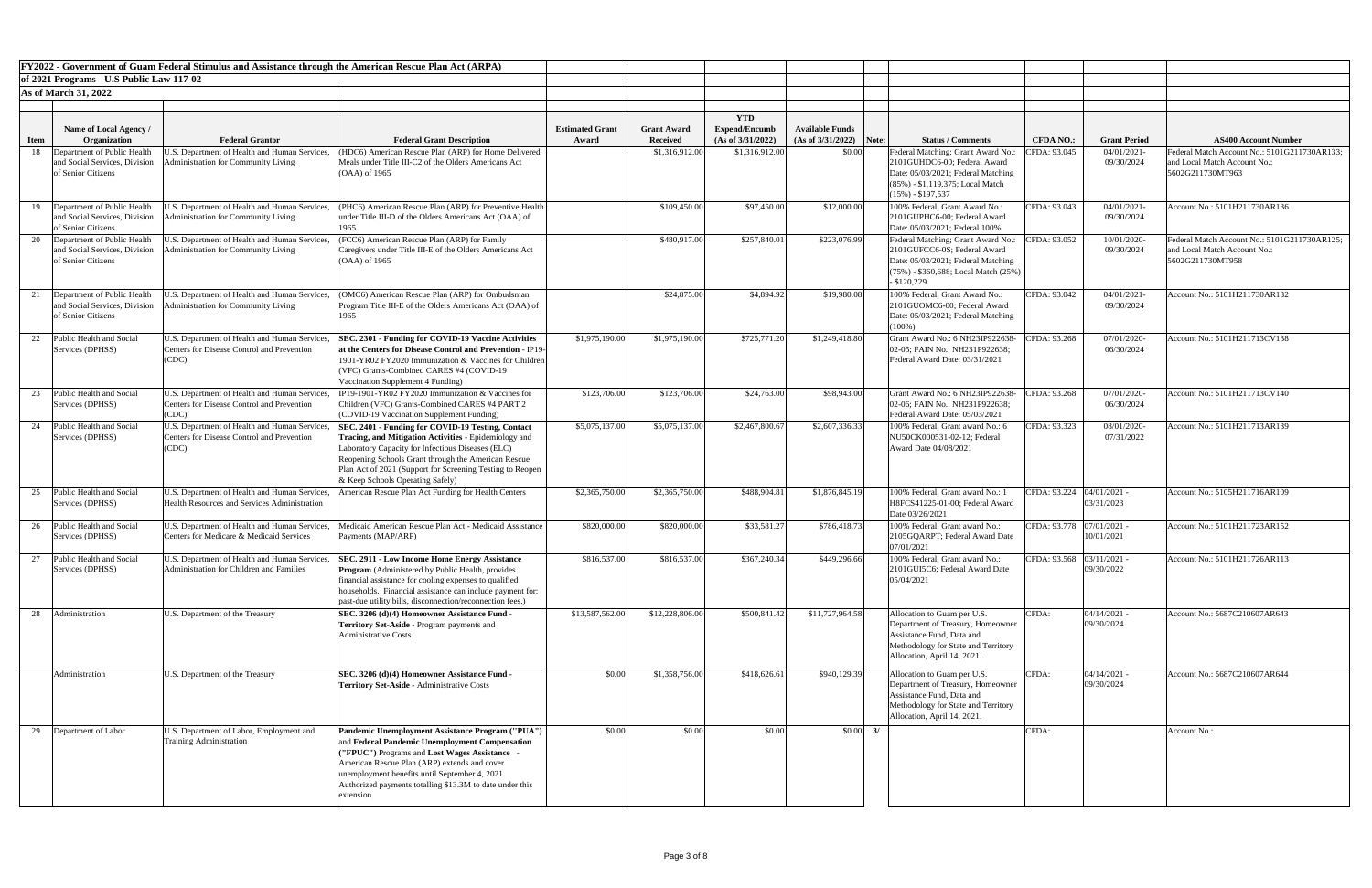|             |                                                               | FY2022 - Government of Guam Federal Stimulus and Assistance through the American Rescue Plan Act (ARPA) |                                                                                                                                                                                                                                                             |                                 |                                                         |                                                                              |                                                       |       |                                                                                                                                                                                                        |                                               |                          |                                                                                                                                                                                                                                                                           |
|-------------|---------------------------------------------------------------|---------------------------------------------------------------------------------------------------------|-------------------------------------------------------------------------------------------------------------------------------------------------------------------------------------------------------------------------------------------------------------|---------------------------------|---------------------------------------------------------|------------------------------------------------------------------------------|-------------------------------------------------------|-------|--------------------------------------------------------------------------------------------------------------------------------------------------------------------------------------------------------|-----------------------------------------------|--------------------------|---------------------------------------------------------------------------------------------------------------------------------------------------------------------------------------------------------------------------------------------------------------------------|
|             | of 2021 Programs - U.S Public Law 117-02                      |                                                                                                         |                                                                                                                                                                                                                                                             |                                 |                                                         |                                                                              |                                                       |       |                                                                                                                                                                                                        |                                               |                          |                                                                                                                                                                                                                                                                           |
|             | <b>As of March 31, 2022</b>                                   |                                                                                                         |                                                                                                                                                                                                                                                             |                                 |                                                         |                                                                              |                                                       |       |                                                                                                                                                                                                        |                                               |                          |                                                                                                                                                                                                                                                                           |
| <b>Item</b> | Name of Local Agency /<br>Organization<br>Department of Labor | <b>Federal Grantor</b><br>U.S. Department of Labor, Employment and                                      | <b>Federal Grant Description</b><br>Pandemic Unemployment Assistance Program ("PUA")                                                                                                                                                                        | <b>Estimated Grant</b><br>Award | <b>Grant Award</b><br><b>Received</b><br>\$6,600,000.00 | <b>YTD</b><br><b>Expend/Encumb</b><br>(As of $3/31/2022$ )<br>\$6,600,000.00 | <b>Available Funds</b><br>(As of 3/31/2022)<br>\$0.00 | Note: | <b>Status / Comments</b>                                                                                                                                                                               | <b>CFDA NO.:</b><br>CFDA: 17.225 04/01/2019 - | <b>Grant Period</b>      | <b>AS400 Account Number</b><br>Account No.: 5679C202400CV603                                                                                                                                                                                                              |
|             |                                                               | <b>Training Administration</b>                                                                          |                                                                                                                                                                                                                                                             |                                 |                                                         |                                                                              |                                                       |       |                                                                                                                                                                                                        |                                               | 06/30/2022               |                                                                                                                                                                                                                                                                           |
|             | Department of Labor                                           | U.S. Department of Labor, Employment and<br>Training Administration                                     | Federal Pandemic Unemployment Compensation ("FPUC")<br>Programs                                                                                                                                                                                             |                                 | \$6,600,000.00                                          | \$6,600,000.0                                                                | \$0.00                                                |       |                                                                                                                                                                                                        | CFDA: 17.225 04/01/2020 -                     | 06/30/2022               | Account No.: 5679C202400CV604                                                                                                                                                                                                                                             |
|             | Department of Labor                                           | U.S. Department of Homeland Security, Federal<br><b>Emergency Management Agency (FEMA)</b>              | Other Needs Assistance (ONA) - Supplemental Payments<br>for Lost Wages - Benefits                                                                                                                                                                           |                                 | \$112,000.00                                            | \$112,000.00                                                                 | \$0.00                                                |       |                                                                                                                                                                                                        | CFDA: 97.050 08/01/2020 -                     | 9/27/2021                | Account No.: 5101B202400CV106 / Local Account<br>No.: 5100B202400MT950                                                                                                                                                                                                    |
| 30          | Department of Labor                                           | U.S. Department of Labor, Employment and<br><b>Training Administration</b>                              | <b>PUA and FPUC - Fraud Administrative Costs - Fraud</b><br><b>Admininstratiive Costs</b>                                                                                                                                                                   | \$660,000.00                    | \$660,000.00                                            | \$443,136.39                                                                 | \$216,863.61                                          |       | 100% Federal; Grant award No.: UI<br>34836-20-55-A-66; Mod No. 0-13/<br>Mod No. 14; Effective Date<br>07/01/2021                                                                                       | CFDA: 17.225                                  | 01/01/2021<br>06/30/2022 | Account No.: 5101H212400CV105                                                                                                                                                                                                                                             |
|             | Department of Labor                                           | U.S. Department of Labor, Employment and<br><b>Training Administration</b>                              | <b>PUA and FPUC - Administrative Costs - FPUC</b><br>Administrative Costs                                                                                                                                                                                   | \$150,000.00                    | \$150,000.00                                            | \$129,745.05                                                                 | \$20,254.95                                           |       | 100% Federal; Grant award No.: UI-<br>34836-20-55-A-66; Mod No. 0-13                                                                                                                                   | CFDA: 17.225 01/01/2021 -                     | 06/30/2022               | Account No.: 5101H212400CV107                                                                                                                                                                                                                                             |
| 32          | Department of Revenue and<br>Taxation                         | J.S. Department of the Treasury                                                                         | Sec 9601: Part I: Subtitle G - EIP Payment - (\$1,400 to<br>individuals and \$2,800 for Joint Filers) - Guam EIP 3                                                                                                                                          | \$241,000,000.00                | \$241,000,000.00                                        | \$224,269,373.00                                                             | \$16,730,627.00                                       |       | Per DRT Media Release dated<br>$5/1/2021$ , the IRS and U.S. Treasury<br>approved \$241.0 Million for Guam's<br>EIP 3 Program, and have approved the<br>advance of 90% to be transferred to<br>Govguam | CFDA:                                         |                          | Per DRT Media Release dated 9/16/2021, from<br>April 10, 2021 through September 16, 2021, DRT<br>processed over 87,269 EIP 3 program payments<br>totalling \$224,69,373.                                                                                                  |
| 33          | Department of Revenue and<br>Taxation                         | J.S. Department of the Treasury                                                                         | Sec 9601: Part I: Subtitle G - EIP Payment - (\$1,400 to<br>individuals and \$2,800 for Joint Filers) - Administrative<br>Costs                                                                                                                             | \$347,000.00                    | \$347,000.00                                            | \$0.00                                                                       | \$347,000.00                                          |       | Per DRT Media Release, the Guam<br>DRT was also approved for<br>approximately \$347,000 in<br>administrative expenses                                                                                  | CFDA:                                         |                          | Account No.:                                                                                                                                                                                                                                                              |
| 34          | Department of Revenue and<br><b>Taxation</b>                  | U.S. Department of the Treasury                                                                         | Sec 9611: Part II: Subtitle G - Child Tax Credit<br>(increases from $$1,000$ to $$3,000$ per child) Imementation<br>of the Advance Child Tax Credit (CTC) Program for Guam<br>per CTC Plan submitted by DRT and approved by IRS and<br><b>U.S Treasury.</b> | \$93,537,000.00                 | \$93,537,000.00                                         | \$31,326,325.00                                                              | \$62,210,675.00                                       |       | Per DRT Media Release 8/18/2021,<br>the IRS and U.S. Treasury approved a<br>total of \$93.5M in initial funding for<br>the Advance Child Tax Credit.                                                   | CFDA:                                         |                          | Per DRT Media Release dated 10/25/2021, DRT has<br>processed: Install#1, 9/20/21, 15,556 payments,<br>\$8,499,895; Install#2, 9/30/2021, 15,460 payment,<br>\\$8,444,900; Install#3, 10/15/2021, 18,582<br>payments, \$14,381,530. Total 49,598 payments-<br>\$31,326,325 |
| 35          | Department of Revenue and<br><b>Taxation</b>                  | J.S. Department of the Treasury                                                                         | Sec 9611:Part II: Subtitle G - Child Tax Credit<br>(increases from $$1,000$ to $$3,000$ per child) Imementation<br>of the Advance Child Tax Credit (CTC) Program for Guam<br>per CTC Plan submitted by DRT and approved by IRS and<br>U.S Treasury.         | \$300,000.00                    | \$300,000.00                                            | \$281,402.80                                                                 | \$18,597.20                                           |       | Per DRT Media Release 8/18/2021,<br>the DRT was also approved to receive<br>\$300,000 to fund administrative<br>expenses.                                                                              | CFDA:                                         | 03/11/2021<br>12/31/2024 | Account No.: 5686C210800AR350                                                                                                                                                                                                                                             |
| 36          | Department of Revenue and<br><b>Taxation</b>                  | J.S. Department of the Treasury                                                                         | Sec 7503B of Sec 9625 of Part III: Subtitle G - Earned<br><b>Income Tax Credit</b> (includes Guam as reimbursement<br>prospectively)                                                                                                                        | \$54,000,000.00                 | \$56,100,000.00                                         | \$0.00                                                                       | \$56,100,000.00                                       |       | Per DRT Media Release 2/23/2022,<br>the EITC Implementation Plan<br>Approved by the IRS and U.S.<br>Treasury; \$56.1M received. Ensures<br>timely payment of refunds for early<br>tılers               | CFDA:                                         |                          | Account No.:                                                                                                                                                                                                                                                              |
|             | Public Health and Social<br>Services (DPHSS)                  | J.S. Department of Agriculture, Food And<br><b>Nutrition Service</b>                                    | Supplemental Nutrition Assistance Program (SNAP)<br>FFY2021 SAE Pandemic Electronic Benefits Transfer (P-<br><b>EBT)</b> - SNAP Benefits Issuance to School Children in<br><b>SNAP &amp; Non-SNAP Households</b>                                            | \$36,706,392.90                 | \$32,321,060.00                                         | \$32,321,059.80                                                              | \$0.20                                                |       | 100% Federal; Grant award No.:<br>Federal Award Date:                                                                                                                                                  | CFDA: 10.649                                  | 10/01/2020<br>09/30/2021 | Per DPHSS PEBT Statistical Report for total<br>Benefits Issued. GDOE - Cards Distributed is<br>$[25,985 \&$ Benefit Amount is \$1,243.32, Balance to<br>distribute - 1,556; DoDEA is 40 & Benefit Amoun<br>is \$334.74, Balance to distribute -10                         |
| 38          | Public Health and Social<br>Services (DPHSS)                  | U.S. Department of Agriculture, Food And<br><b>Nutrition Service</b>                                    | Supplemental Nutrition Assistance Program (SNAP)<br>FFY2021 SAE Pandemic Electronic Benefits Transfer (P-<br>EBT) - Total Allocation for Administrative Costs -<br>\$299,275                                                                                | \$996,370.66                    | \$0.00                                                  | \$0.00                                                                       | \$0.00                                                |       | 100% Federal; Grant award No.:<br>7GU400GU6; Federal Award Date<br>07/01/2021 and Amendment No. 001:<br>Date: 09/30/2021                                                                               | CFDA: 10.649                                  | 10/01/2020<br>09/30/2022 | Account No.: 5101H211729AR***                                                                                                                                                                                                                                             |
| 39          | Public Health and Social<br>Services (DPHSS)                  | U.S. Department of Agriculture, Food And<br><b>Nutrition Service</b>                                    | Supplemental Nutrition Assistance Program (SNAP)<br>FFY2021 SAE Pandemic Electronic Benefits Transfer (P-<br><b>EBT</b> ) - Certification                                                                                                                   | \$0.00                          | \$599,183.66                                            | \$162,707.53                                                                 | \$436,476.13                                          |       | 100% Federal; Grant award No.:<br>7GU400GU6; Federal Award Date<br>07/01/2021 and Amendment No. 001;<br>Date: 09/30/2021                                                                               | CFDA: $10.649$   $10/01/2020$                 | 09/30/2022               | Account No.: 5101H211729AR120                                                                                                                                                                                                                                             |
| 40          | Public Health and Social<br>Services (DPHSS)                  | U.S. Department of Agriculture, Food And<br><b>Nutrition Service</b>                                    | Supplemental Nutrition Assistance Program (SNAP)<br>FFY2021 SAE Pandemic Electronic Benefits Transfer (P-<br><b>EBT)</b> - ADP Development                                                                                                                  | \$0.00                          | \$173,176.00                                            | \$120,000.00                                                                 | \$53,176.00                                           |       | 100% Federal; Grant award No.:<br>7GU400GU6; Federal Award Date<br>$[07/01/2021$ and Amendment No. 001;<br>Date: 09/30/2021                                                                            | CFDA: 10.649   10/01/2020 -                   | 09/30/2022               | Account No.: 5101H211729AR121                                                                                                                                                                                                                                             |
|             | Public Health and Social<br>Services (DPHSS)                  | U.S. Department of Agriculture, Food And<br><b>Nutrition Service</b>                                    | Supplemental Nutrition Assistance Program (SNAP)<br>FFY2021 SAE Pandemic Electronic Benefits Transfer (P-<br>EBT) - Outreach                                                                                                                                | \$0.00                          | \$20,000.00                                             | \$4,590.00                                                                   | \$15,410.00                                           |       | 100% Federal; Grant award No.:<br>7GU400GU6; Federal Award Date<br>$07/01/2021$ and Amendment No. 001;<br>Date: 09/30/2021                                                                             | CFDA: 10.649   10/01/2020 -                   | 09/30/2022               | Account No.: 5101H211729AR122                                                                                                                                                                                                                                             |

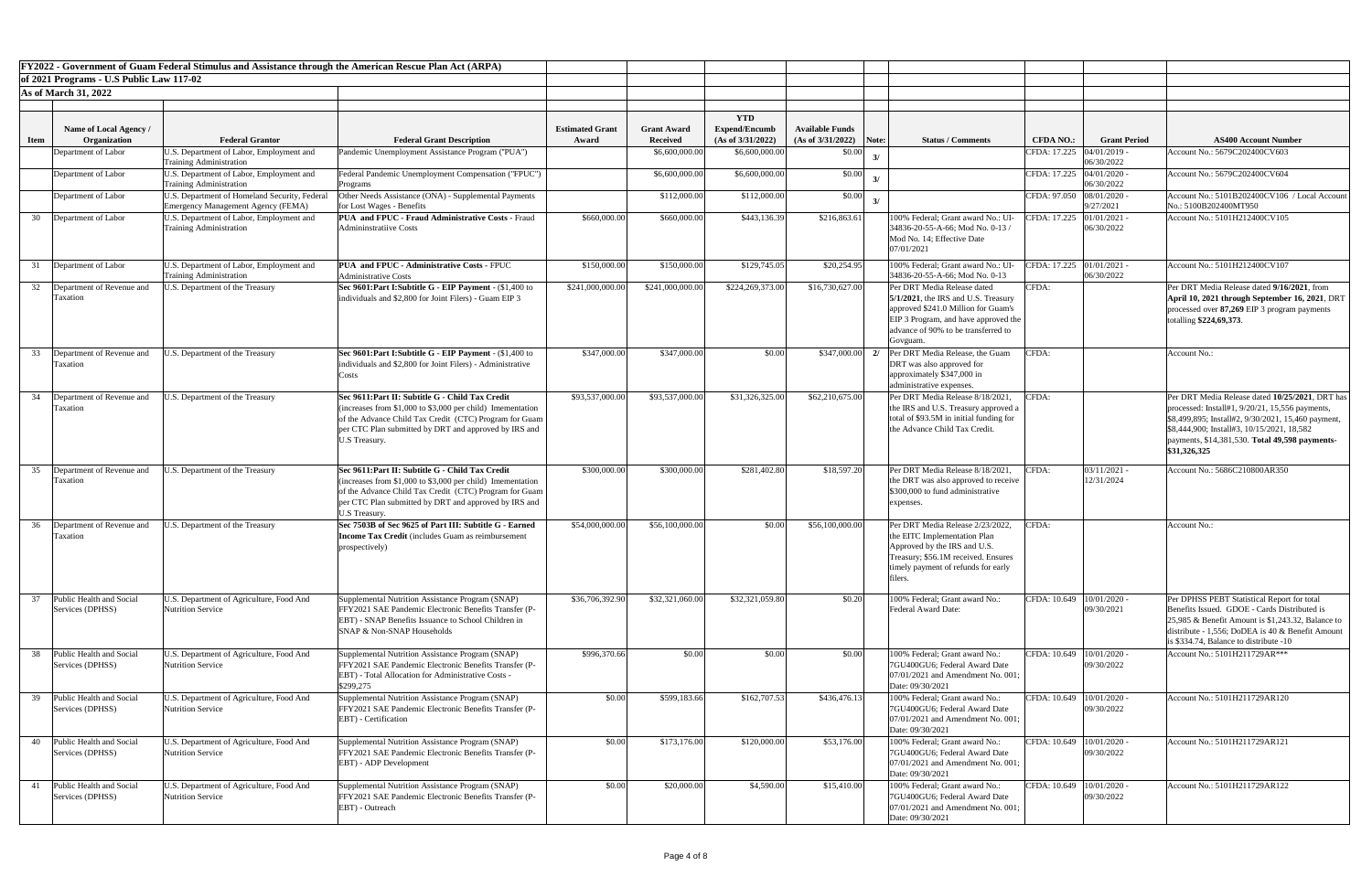|             |                                                                  | FY2022 - Government of Guam Federal Stimulus and Assistance through the American Rescue Plan Act (ARPA) |                                                                                                                         |                        |                    |                                    |                           |                                                                           |                             |                              |                               |
|-------------|------------------------------------------------------------------|---------------------------------------------------------------------------------------------------------|-------------------------------------------------------------------------------------------------------------------------|------------------------|--------------------|------------------------------------|---------------------------|---------------------------------------------------------------------------|-----------------------------|------------------------------|-------------------------------|
|             | of 2021 Programs - U.S Public Law 117-02                         |                                                                                                         |                                                                                                                         |                        |                    |                                    |                           |                                                                           |                             |                              |                               |
|             | <b>As of March 31, 2022</b>                                      |                                                                                                         |                                                                                                                         |                        |                    |                                    |                           |                                                                           |                             |                              |                               |
|             |                                                                  |                                                                                                         |                                                                                                                         |                        |                    |                                    |                           |                                                                           |                             |                              |                               |
|             | Name of Local Agency /                                           |                                                                                                         |                                                                                                                         | <b>Estimated Grant</b> | <b>Grant Award</b> | <b>YTD</b><br><b>Expend/Encumb</b> | <b>Available Funds</b>    |                                                                           |                             |                              |                               |
| <b>Item</b> | Organization                                                     | <b>Federal Grantor</b>                                                                                  | <b>Federal Grant Description</b>                                                                                        | Award                  | <b>Received</b>    | (As of 3/31/2022)                  | $(As of 3/31/2022)$ Note: | <b>Status / Comments</b>                                                  | <b>CFDA NO.:</b>            | <b>Grant Period</b>          | <b>AS400 Account Number</b>   |
| 42          | Public Health and Social                                         | U.S. Department of Agriculture, Food And<br>Nutrition Service                                           | Supplemental Nutrition Assistance Program (SNAP)                                                                        | \$0.00                 | \$204,011.00       | \$204,010.44                       | \$0.56                    | 100% Federal; Grant award No.:                                            | CFDA: 10.649 10/01/2020     | 09/30/2022                   | Account No.: 5101H211729AR123 |
|             | Services (DPHSS)                                                 |                                                                                                         | FFY2021 SAE Pandemic Electronic Benefits Transfer (P-<br>EBT) - Issuance                                                |                        |                    |                                    |                           | 7GU400GU6; Federal Award Date<br>07/01/2021 and Amendment No. 001;        |                             |                              |                               |
|             |                                                                  |                                                                                                         |                                                                                                                         |                        |                    |                                    |                           | Date: 09/30/2021                                                          |                             |                              |                               |
| 43          | Administration                                                   | U.S. Department of the Treasury                                                                         | <b>SEC. 3201- Emergency Rental Assistance Program</b>                                                                   | \$28,964,017.20        | \$28,964,017.20    | \$0.00                             | \$28,964,017.20           | Allocation for Guam under the ERA2 CFDA: 21.023                           |                             |                              | Account No.:                  |
|             |                                                                  |                                                                                                         | (ERA2) - Program Payments                                                                                               |                        |                    |                                    |                           | Program per the U.S. Department of<br>Treasury website. (Received/Account |                             |                              |                               |
|             |                                                                  |                                                                                                         |                                                                                                                         |                        |                    |                                    |                           | Pending.)                                                                 |                             |                              |                               |
|             | Administration                                                   | U.S. Department of the Treasury                                                                         | <b>SEC. 3201- Emergency Rental Assistance Program</b>                                                                   | \$0.00                 | \$0.00             | \$0.00                             | \$0.00                    | Allocation for Guam under the ERA2 CFDA: 21.023                           |                             |                              | Account No.:                  |
|             |                                                                  |                                                                                                         | $ $ (ERA2) - Administrative Costs                                                                                       |                        |                    |                                    |                           | Program per the U.S. Department of<br>Treasury website.                   |                             |                              |                               |
| 44          | Public Health and Social                                         | U.S. Department of Health and Human Services,                                                           | <b>SEC. 2205 - Child Abuse Prevention and Treatmnt</b>                                                                  | \$70,949.00            | \$70,949.00        | \$12,053.85                        | \$58,895.15               | 100% Federal; Grant award No.: G-                                         | CFDA: 93.669   10/01/2020 - |                              | Account No.: 5101H211726AR114 |
|             | Services (DPHSS)                                                 | Administration for Children and Families                                                                | (American Rescue Plan Act, P.L. 117-2 to carry out the                                                                  |                        |                    |                                    |                           | 2101GUNCC6; Federal Award Date                                            |                             | 09/30/2025                   |                               |
|             |                                                                  |                                                                                                         | State grant program under section 106 of Child Abuse<br>Prevention and Treatment Act.) - Child Abuse and Neglect -      |                        |                    |                                    |                           | 04/29/2021                                                                |                             |                              |                               |
|             |                                                                  |                                                                                                         | ARPA of 2021 Program                                                                                                    |                        |                    |                                    |                           |                                                                           |                             |                              |                               |
|             | 45 Public Health and Social                                      | U.S. Department of Health and Human Services,                                                           | <b>SEC. 9201 - Pandemic Emergency Assistance Fund</b>                                                                   | \$893,482.67           | \$893,482.67       | \$893,480.00                       | \$2.67                    | 100% Federal; Grant award No.:                                            | CFDA: 93.558 04/01/2021 -   |                              | Account No.: 5101H211728AR110 |
|             | Services (DPHSS)                                                 | Administration for Children and Families                                                                | (American Rescue Plan Act, P.L. 117-2; section 403(c) of                                                                |                        |                    |                                    |                           | 2101GUTANFC6; Federal Award                                               |                             | 09/30/2022                   |                               |
|             |                                                                  |                                                                                                         | the of the Social Security Act.) TANF-ACF-PI-2021-02 -<br>Temporary Assistance for Needy Families (TANF) program,       |                        |                    |                                    |                           | Date 05/20/2021                                                           |                             |                              |                               |
|             |                                                                  |                                                                                                         | Pandemic Emergency Assistance Funds (PEAF) FY2021                                                                       |                        |                    |                                    |                           |                                                                           |                             |                              |                               |
|             |                                                                  |                                                                                                         |                                                                                                                         |                        |                    |                                    |                           |                                                                           |                             |                              |                               |
|             | 46 Public Health and Social                                      | U.S. Department of Health and Human Services,                                                           | SEC. 9301 - Additional Funding for Aging and                                                                            | \$86,060.00            | \$86,060.00        | \$0.00                             | \$86,060.00               | 100% Federal; Grant award No.:                                            | CFDA: 93.747 08/01/2021 -   |                              | Account No.: 5101H211730AR137 |
|             | Services (DPHSS)                                                 | Administration for Community Living                                                                     | <b>Disability Services Programs</b> (American Rescue Plan Act,                                                          |                        |                    |                                    |                           | 2101GUAPC-00; Federal Award Date                                          |                             | 09/30/2023                   |                               |
|             |                                                                  |                                                                                                         | P.L. 117-2 for activities under the Elder Justice Act section<br>2042(b) of Title XX of the Social Security Act.) APC6- |                        |                    |                                    |                           | 08/03/2021                                                                |                             |                              |                               |
|             |                                                                  |                                                                                                         | ARP for APS under SSA Title XX Section 2042(b)                                                                          |                        |                    |                                    |                           |                                                                           |                             |                              |                               |
| 47          | Guam Behavioral Health and                                       | J.S. Department of Health and Human Services,                                                           | <b>SEC. 2701 - Funding for Block Grants for Community</b>                                                               | \$925,921.00           | \$925,921.00       | \$5,000.00                         | \$920,921.00              | 100% Federal; Grant award No.:                                            | CFDA: 93.958 09/01/2021 -   |                              | Account No.: 5101H212310AR106 |
|             | <b>Wellness Center (GBHWC)</b>                                   | Substance Abuse and Mental Health Services<br>Administration, Center for Mental Health                  | Mental Health Services (American Rescue Plan Act, P.L.<br>117-2 to carry out subparts I and III of Part B of Title XIX  |                        |                    |                                    |                           | 1B09SM085352-01; Federal Award<br>Date 05/17/2021                         |                             | 09/30/2025                   |                               |
|             |                                                                  | Services                                                                                                | of the Public Health Servies Act, 45 CFR part 96, with                                                                  |                        |                    |                                    |                           |                                                                           |                             |                              |                               |
|             |                                                                  |                                                                                                         | respect to mental health.) ARPA Funding Plan 2021 - MH                                                                  |                        |                    |                                    |                           |                                                                           |                             |                              |                               |
|             |                                                                  |                                                                                                         |                                                                                                                         |                        |                    |                                    |                           |                                                                           |                             |                              |                               |
| 48          | <b>I Kumision I Fino' Chamoru</b><br>Yan I Fina'na'guen Historia | J.S. Department of Health and Human Services,<br>Administration for Children and Families (ACF)         | SEC. 11004 - COVID-19 Response Resources for the<br><b>Preservation and Maintenance of Native American</b>              | \$311,939.00           | \$311,939.00       | \$0.00                             | \$311,939.00              | 100% Federal; Grant award No.:<br>90XN0221-01-00: Federal Award           | CFDA: 93.587 09/01/2021 -   | 09/29/2024                   | Account No.: 5101H220672PA101 |
|             | Yan Lina'la' Taotao Tano                                         | Admistration for Native Americans (ANA)                                                                 | Languages -2021 ARPA Native Language Preservation and                                                                   |                        |                    |                                    |                           | Date: 09/01/2021                                                          |                             |                              |                               |
|             | (Kumision)                                                       |                                                                                                         | Maintenance supplemental grants - CHamoru Language                                                                      |                        |                    |                                    |                           |                                                                           |                             |                              |                               |
|             |                                                                  |                                                                                                         | Commission ("A Sustainable Framework for Teaching and<br>Learning CHamoru Nina'fitmen i Fina'na'gue yan Ineyak i        |                        |                    |                                    |                           |                                                                           |                             |                              |                               |
|             |                                                                  |                                                                                                         | Fino'CHamoru")                                                                                                          |                        |                    |                                    |                           |                                                                           |                             |                              |                               |
|             | I Kumision I Fino' Chamoru                                       | J.S. Department of Health and Human Services,                                                           | SEC. 11004 - COVID-19 Response Resources for the                                                                        | \$299,075.00           | \$299,075.00       | \$0.00                             | \$299,075.00              | 100% Federal; Grant award No.:                                            | CFDA: 93.587 09/30/2021 -   |                              | Account No.: 5101H220672PA102 |
|             | Yan I Fina'na'guen Historia<br>Yan Lina'la' Taotao Tano          | Administration for Children and Families (ACF<br>Admistration for Native Americans (ANA)                | <b>Preservation and Maintenance of Native American</b>                                                                  |                        |                    |                                    |                           | 90NL0681-01-00: Federal Award<br>Date: 09/29/2021                         |                             | 06/30/2022                   |                               |
|             | (Kumision)                                                       |                                                                                                         | Languages -2021 ARPA Native Language Preservation and<br>Maintenance supplemental grants - CHamoru Language             |                        |                    |                                    |                           |                                                                           |                             |                              |                               |
|             |                                                                  |                                                                                                         | Commission ("Eyak I Fino'-ta - Developing a Bilingual                                                                   |                        |                    |                                    |                           |                                                                           |                             |                              |                               |
|             |                                                                  |                                                                                                         | School Model for Guam")                                                                                                 |                        |                    |                                    |                           |                                                                           |                             |                              | Account No.: 5101H210280EM152 |
| 50          | Guam Homeland Security /<br>Office of Civil Defense              | U.S. Department of Homeland Security, Federal<br>Emergency Management Agency (FEMA)                     | <b>SEC. 4014 - Emergency Management Performance</b><br><b>Grant Funding - 2021 Emergency Mangement</b>                  | \$280,353.00           | \$266,335.35       | \$6,025.35                         | \$260,310.00              | 100% Federal; Grant Agreement No.:<br>EMF-2021-EP-00007-S01; Federal      | CFDA: 97.042                | $10/01/2020$ .<br>09/30/2023 |                               |
|             |                                                                  |                                                                                                         | Performance Grant (EMPG) American Rescue Plan Act                                                                       |                        |                    |                                    |                           | Award Date 08/27/2021                                                     |                             |                              |                               |
|             | Guam Homeland Security /                                         | U.S. Department of Homeland Security, Federal                                                           | <b>SEC. 4014 - Emergency Management Performance</b>                                                                     | \$0.00                 | \$14,017.65        | \$0.00                             | \$14,017.65               | 100% Federal; Grant Agreement No.:                                        | CFDA: 97.042   10/01/2020 - |                              | Account No.: 5101H210280EM153 |
|             | Office of Civil Defense                                          | Emergency Management Agency (FEMA)                                                                      | <b>Grant Funding - 2021 Emergency Mangement</b><br>Performance Grant (EMPG) American Rescue Plan Act -                  |                        |                    |                                    |                           | EMF-2021-EP-00007-S01; Federal<br>Award Date 08/27/2021                   | 09/30/2023                  |                              |                               |
|             |                                                                  |                                                                                                         | Management and Administration                                                                                           |                        |                    |                                    |                           |                                                                           |                             |                              |                               |
| 52          | Guam Behavioral Health and                                       | J.S. Department of Health and Human Services.                                                           | <b>SEC. 2702 - Funding for Block Grants for Prevention</b>                                                              | \$925,921.00           | \$925,921.00       | \$40,804.01                        | \$885,116.99              | 100% Federal; Grant award No.:                                            | CFDA: 93.959 09/01/2021 -   |                              | Account No.: 5101H212310AR119 |
|             | Wellness Center (GBHWC)                                          | Substance Abuse and Mental Health Services<br>Administration, Center for Mental Health                  | and Treatment for Substance Abuse (American Rescue)<br>Plan Act, P.L. 117-2 to carry out Subparts II & III, of Part B   |                        |                    |                                    |                           | 1B08TI083935-01 Federal Award<br>Date 05/17/2021                          |                             | 09/30/2025                   |                               |
|             |                                                                  | Services                                                                                                | of Title XIX of the Public Health Servies Act, 45 CFR part                                                              |                        |                    |                                    |                           |                                                                           |                             |                              |                               |
|             |                                                                  |                                                                                                         | [96] - Substance Abuse Prevention and Treatment Block                                                                   |                        |                    |                                    |                           |                                                                           |                             |                              |                               |
|             |                                                                  |                                                                                                         | Grant 2021 ARPA                                                                                                         |                        |                    |                                    |                           |                                                                           |                             |                              |                               |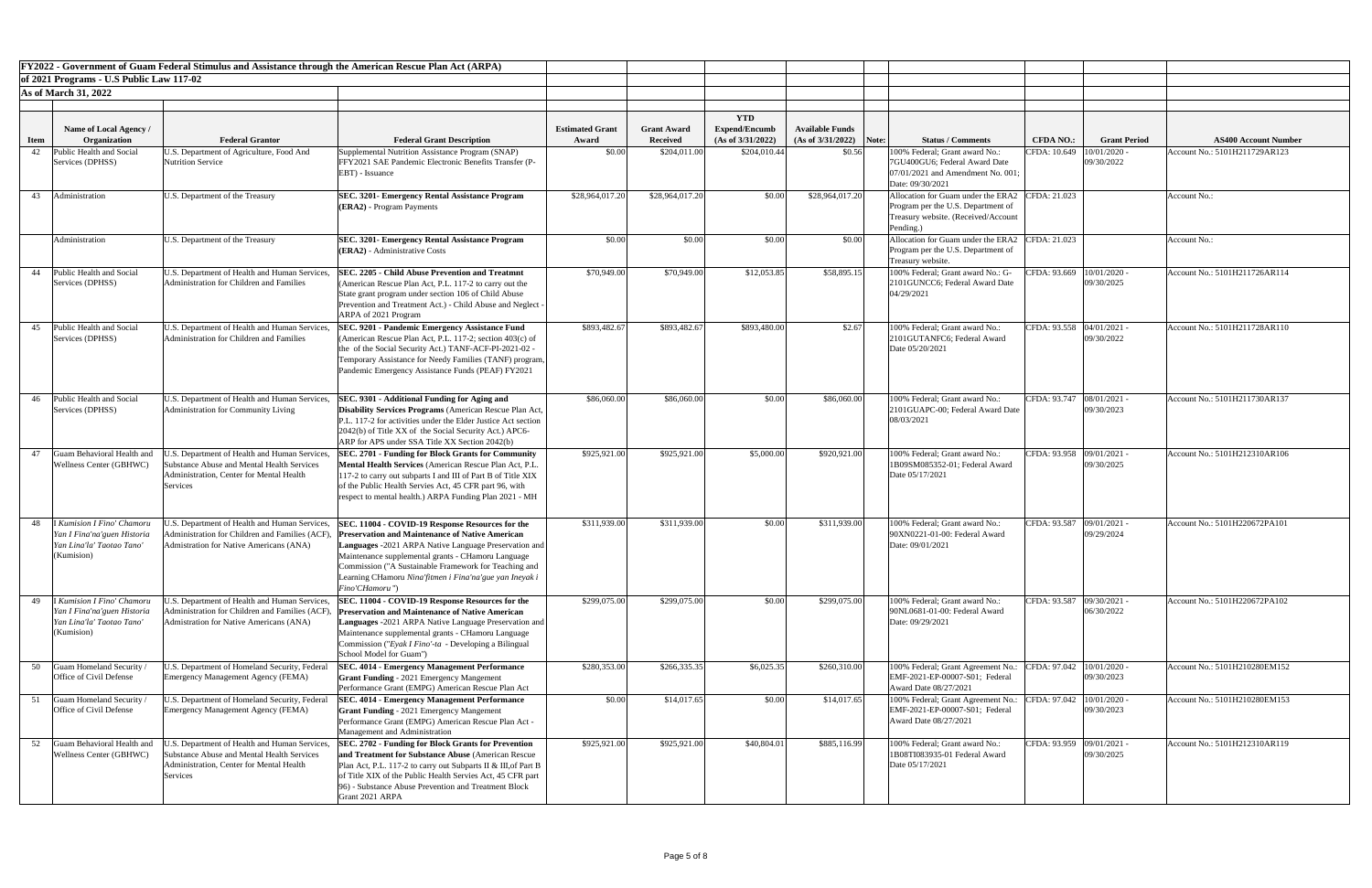|      |                                                       | FY2022 - Government of Guam Federal Stimulus and Assistance through the American Rescue Plan Act (ARPA)                                                           |                                                                                                                                                                                                                                                                                                                                               |                                 |                                       |                                           |                                                     |                                                                                                                               |                             |                              |                               |
|------|-------------------------------------------------------|-------------------------------------------------------------------------------------------------------------------------------------------------------------------|-----------------------------------------------------------------------------------------------------------------------------------------------------------------------------------------------------------------------------------------------------------------------------------------------------------------------------------------------|---------------------------------|---------------------------------------|-------------------------------------------|-----------------------------------------------------|-------------------------------------------------------------------------------------------------------------------------------|-----------------------------|------------------------------|-------------------------------|
|      | of 2021 Programs - U.S Public Law 117-02              |                                                                                                                                                                   |                                                                                                                                                                                                                                                                                                                                               |                                 |                                       |                                           |                                                     |                                                                                                                               |                             |                              |                               |
|      | <b>As of March 31, 2022</b>                           |                                                                                                                                                                   |                                                                                                                                                                                                                                                                                                                                               |                                 |                                       |                                           |                                                     |                                                                                                                               |                             |                              |                               |
|      |                                                       |                                                                                                                                                                   |                                                                                                                                                                                                                                                                                                                                               |                                 |                                       |                                           |                                                     |                                                                                                                               |                             |                              |                               |
|      |                                                       |                                                                                                                                                                   |                                                                                                                                                                                                                                                                                                                                               |                                 |                                       | <b>YTD</b>                                |                                                     |                                                                                                                               |                             |                              |                               |
| Item | <b>Name of Local Agency</b> /<br>Organization         | <b>Federal Grantor</b>                                                                                                                                            | <b>Federal Grant Description</b>                                                                                                                                                                                                                                                                                                              | <b>Estimated Grant</b><br>Award | <b>Grant Award</b><br><b>Received</b> | <b>Expend/Encumb</b><br>(As of 3/31/2022) | <b>Available Funds</b><br>$(As of 3/31/2022)$ Note: | <b>Status / Comments</b>                                                                                                      | <b>CFDA NO.:</b>            | <b>Grant Period</b>          | <b>AS400 Account Number</b>   |
| 53   | Public Health and Social                              | J.S. Department of Health and Human Services,                                                                                                                     | Medicaid American Rescue Plan Act - Medicaid Assistance                                                                                                                                                                                                                                                                                       | \$1,000,000.0                   | \$1,000,000.00                        | \$38,905.95                               | \$961,094.05                                        | 100% Federal; Grant award No.:                                                                                                | CFDA: 93.778                | $10/01/2021$ .               | Account No.: 5101H221723AR152 |
|      | Services (DPHSS)                                      | Centers for Medicare & Medicaid Services                                                                                                                          | Payments (MAP/ARP)                                                                                                                                                                                                                                                                                                                            |                                 |                                       |                                           |                                                     | [2205GQARPT; (FIRST/2021); Federal<br>Award Date 10/01/2021                                                                   |                             | 09/30/2022                   |                               |
| 54   | Guam Behavioral Health and<br>Wellness Center (GBHWC) | J.S. Department of Health and Human Services,<br><b>Substance Abuse and Mental Health Services</b><br><b>Administration, Center for Mental Health</b><br>Services | <b>SEC. 2702 - Funding for Block Grants for Prevention</b><br>and Treatment for Substance Abuse (American Rescue<br>Plan Act, P.L. 117-2 to carry out Subparts II & III, of Part B<br>of Title XIX of the Public Health Servies Act, 45 CFR part<br>[96] -Substance Abuse Prevention & Treatment Block<br>Grants - SABG FY2021 ARP Mitigation | \$125,000.00                    | \$125,000.00                          | \$29,729.60                               | \$95,270.40                                         | 100% Federal; Grant award No.:<br>1B08TI084624-01; FAIN No:<br>B08TI084624-01; Federal Award<br>Date 08/10/2021               | CFDA: 93.959 09/01/2021 -   | 09/30/2025                   | Account No.: 5101H212310AR120 |
| 55   | Public Health and Social<br>Services (DPHSS)          | U.S. Department of Health and Human Services,<br><b>Health Resources and Services Administration</b>                                                              | American Rescue Plan Act (P.L. 117-2) Health Care<br>Infrastructure Support - Guam Community Health Centers<br>Expansion of Northern Region Community Health Center                                                                                                                                                                           | \$627,512.00                    | \$627,512.00                          | \$0.00                                    | \$627,512.00                                        | 100% Federal; Grant award No.:<br>CBECS43864-01-00; FAIN No.:<br>CBE43864; Federal Award Date<br>08/28/2021                   | CFDA: 93.526 09/15/2021 -   | 09/14/2024                   | Account No.: 5101F211716AR110 |
|      | 56 Public Health and Social<br>Services (DPHSS)       | U.S. Department of Health and Human Services,<br>Centers for Disease Control and Prevention<br>(CDC)                                                              | Guam Behavioral Risk Factor Surveillance System<br>(BRFSS) Impact in Population Health - Notice of Funding<br>Opportunity (NOFO) Component - COVID-19 Optional<br>Industry and Occupation Module                                                                                                                                              | \$4,795.00                      | \$4,795.00                            | \$4,795.00                                | \$0.00                                              | 100% Federal; Grant award No.: 5<br>NU58DP006902-02-00; FAIN No.:<br>NU58DP006902; Federal Award Date<br>09/01/2021           | CFDA: 93.336 08/01/2021 -   | 07/31/2022                   | Account No.: 5101H211710DC105 |
|      | Public Health and Social<br>Services (DPHSS)          | U.S. Department of Health and Human Services,<br><b>Health Resources and Services Administration</b>                                                              | American Rescue Plan Act Funding for Home Visiting -<br>Maternal, Infant and Early Childhood Homevisiting<br>(MIECHV) Grant Program                                                                                                                                                                                                           | \$100,000.00                    | \$100,000.00                          | \$20,607.18                               | \$79,392.82                                         | 100% Federal: Grant award No.:<br>6X11MC41955-01-01; Federal Award<br>Date 07/16/2021                                         | CFDA: 93.870   05/01/2021 - | 09/30/2023                   | Account No.: 5101H211719AR107 |
| 58   | Bureau of Statistics and Plans<br>(BSP)               | U.S. Department of Commerce, Economic<br>Development Administration (EDA)                                                                                         | Economic Adjustment Assistance - FY2021 ARPA<br>Statewide Planning to Support Economic Development<br>Activities to Prevent, Pepare for and Respond to the<br>Coronavirus Pandemic on Guam. Funds are prioritized to<br>be used for:                                                                                                          | \$1,000,000.00                  | \$0.00                                | \$0.00                                    | \$0.00                                              | 100% Federal; Grant award No.:<br>ED22SEA3070010; Federal Award<br>Date 11/23/2021                                            | CFDA: 11.307   12/01/2021 - | 05/30/2024                   | Account No.: 5101H220910DC101 |
|      |                                                       |                                                                                                                                                                   | 1) Guam Agriculuture Master Plan                                                                                                                                                                                                                                                                                                              | \$0.00                          | \$375,000.00                          | \$0.00                                    | \$375,000.00                                        |                                                                                                                               | CFDA: 11.307   12/01/2021 - | 05/30/2024                   |                               |
|      |                                                       |                                                                                                                                                                   | 2) Study for Development of Additive Manufacturing on                                                                                                                                                                                                                                                                                         | \$0.00                          | \$300,000.00                          | \$0.00                                    | \$300,000.00                                        |                                                                                                                               | CFDA: 11.307   12/01/2021 - | 05/30/2024                   |                               |
|      |                                                       |                                                                                                                                                                   | 3) Feasibility Study for the Development of Transshipment<br><b>Industry on Guam</b>                                                                                                                                                                                                                                                          | \$0.00                          | \$250,000.00                          | \$0.00                                    | \$250,000.00                                        |                                                                                                                               | CFDA: 11.307   12/01/2021 - | 05/30/2024                   |                               |
|      |                                                       |                                                                                                                                                                   | 4) Developmet of an Economic Impact Model                                                                                                                                                                                                                                                                                                     | \$0.00                          | \$75,000.00                           | \$0.00                                    | \$75,000.00                                         |                                                                                                                               | CFDA: 11.307   12/01/2021 - | 05/30/2024                   |                               |
| 59   |                                                       |                                                                                                                                                                   | Office of I Maga hagan Guahan U.S. Federal Communications Commission (FCC) Emergency Connectivity Fund Support - Emergency<br>Connectivity Fund Waves 1-5 Obligations, Wave 1 Total<br>Committed Funding                                                                                                                                      | \$6,327,126.00                  | \$0.00                                | \$0.00                                    | \$0.00                                              | Per US FCC Website, Emergency<br><b>Connectivity Fund Waves 1-5</b><br>Obligations by Congressional District<br>and Applicant | CFDA:                       |                              | Account No.:                  |
| 60   | Public Health and Social<br>Services (DPHSS)          | J.S. Department of Health and Human Services,<br>Administration for Children and Families                                                                         | American Rescue Act Plan of 2021: Subtitle E - Family<br>Violence Prevention and Services / Domestic Violence<br>Shelter and Supportive Services                                                                                                                                                                                              | \$415,625.00                    | \$415,625.00                          | \$325,685.03                              | \$89,939.97                                         | 100% Federal; Grant award No.:<br>2201GUFTC6; FAIN# 2201GUFTC6:<br>Federal Award Date: 10/25/2021                             | CFDA: 93.671                | $10/01/2020$ -<br>09/30/2025 | Account No.: 5101H211726AR103 |
| 61   | Public Health and Social<br>Services (DPHSS)          | J.S. Department of Health and Human Services,<br><b>Centers for Disease Control and Prevention</b><br>(CDC)                                                       | Epidemiology and Laboratory Capacity for Infectious<br>Disease (ELC) on Guam - COVID Funded Component<br>Supplement -Data Modernization                                                                                                                                                                                                       | \$2,321,414.00                  | \$2,321,414.00                        | \$110,700.00                              | \$2,210,714.00                                      | 100% Federal; Grant award No.: 6<br>NU50CK000531-03-01; FAIN#<br>NU50CK000531; Federal Award<br>Date: 08/05/2021              | CFDA: 93.323 08/01/2021 -   | 07/31/2022                   | Account No.: 5101H211713AR146 |
| 62   | Public Health and Social<br>Services (DPHSS)          | J.S. Department of Health and Human Services,<br>Centers for Disease Control and Prevention<br>(CDC)                                                              | Epidemiology and Laboratory Capacity for Infectious<br>Disease (ELC) on Guam - COVID Funded Component<br>Supplemen - Detection & Mitigation of COVID in<br><b>Confinement Facilities</b>                                                                                                                                                      | \$700,000.00                    | \$700,000.00                          | \$129,077.00                              | \$570,923.00                                        | 100% Federal; Grant award No.: 6<br>NU50CK000531-03-01; FAIN#<br>NU50CK000531; Federal Award<br>Date: 08/05/2021              | CFDA: 93.323 08/01/2021 -   | 07/31/2022                   | Account No.: 5101H211713CV145 |
| 63   | Department of Labor                                   | U.S. Department of Labor, Employment and<br><b>Training Administration</b>                                                                                        | CARES/American Rescue Plan Act (ARPA) - FY2022<br>Pandemic Unemployment Assistance (PUA) program<br>Administration                                                                                                                                                                                                                            | \$94,300.00                     | \$94,300.00                           | \$0.00                                    | \$94,300.00                                         | 100% Federal; Grant award No.: UI-<br>34836-20-55-A-66; Mod No. 0-15                                                          | CFDA: $17.225$ 01/01/2021 - | 06/30/2022                   | Account No.: 5101H222400AR102 |
|      |                                                       |                                                                                                                                                                   |                                                                                                                                                                                                                                                                                                                                               |                                 |                                       |                                           |                                                     |                                                                                                                               |                             |                              |                               |
|      |                                                       |                                                                                                                                                                   | <b>SUBTOTAL</b>                                                                                                                                                                                                                                                                                                                               | \$1,479,276,658.72              | \$1,428,908,234.04                    | \$616,517,974.40                          | \$812,390,259.64                                    |                                                                                                                               |                             |                              |                               |
|      |                                                       |                                                                                                                                                                   |                                                                                                                                                                                                                                                                                                                                               |                                 |                                       |                                           |                                                     |                                                                                                                               |                             |                              |                               |
|      |                                                       | Federal Assistance Estimates for Autonomous, Semi-autonomous Agencies and Other                                                                                   |                                                                                                                                                                                                                                                                                                                                               |                                 |                                       |                                           |                                                     |                                                                                                                               |                             |                              |                               |
|      |                                                       |                                                                                                                                                                   |                                                                                                                                                                                                                                                                                                                                               |                                 |                                       |                                           |                                                     |                                                                                                                               |                             |                              |                               |
|      |                                                       |                                                                                                                                                                   |                                                                                                                                                                                                                                                                                                                                               |                                 |                                       |                                           |                                                     |                                                                                                                               |                             |                              |                               |

| <b>Number</b>      |
|--------------------|
| $\overline{R152}$  |
|                    |
| R120               |
|                    |
|                    |
| $\overline{R}$ 110 |
|                    |
| $\overline{C105}$  |
|                    |
| $\overline{R107}$  |
|                    |
| C <sub>101</sub>   |
|                    |
|                    |
|                    |
|                    |
|                    |
|                    |
|                    |
|                    |
|                    |
| $\overline{R103}$  |
| R146               |
|                    |
| V145               |
|                    |
| R102               |
|                    |
|                    |
|                    |
|                    |
|                    |
|                    |
|                    |
|                    |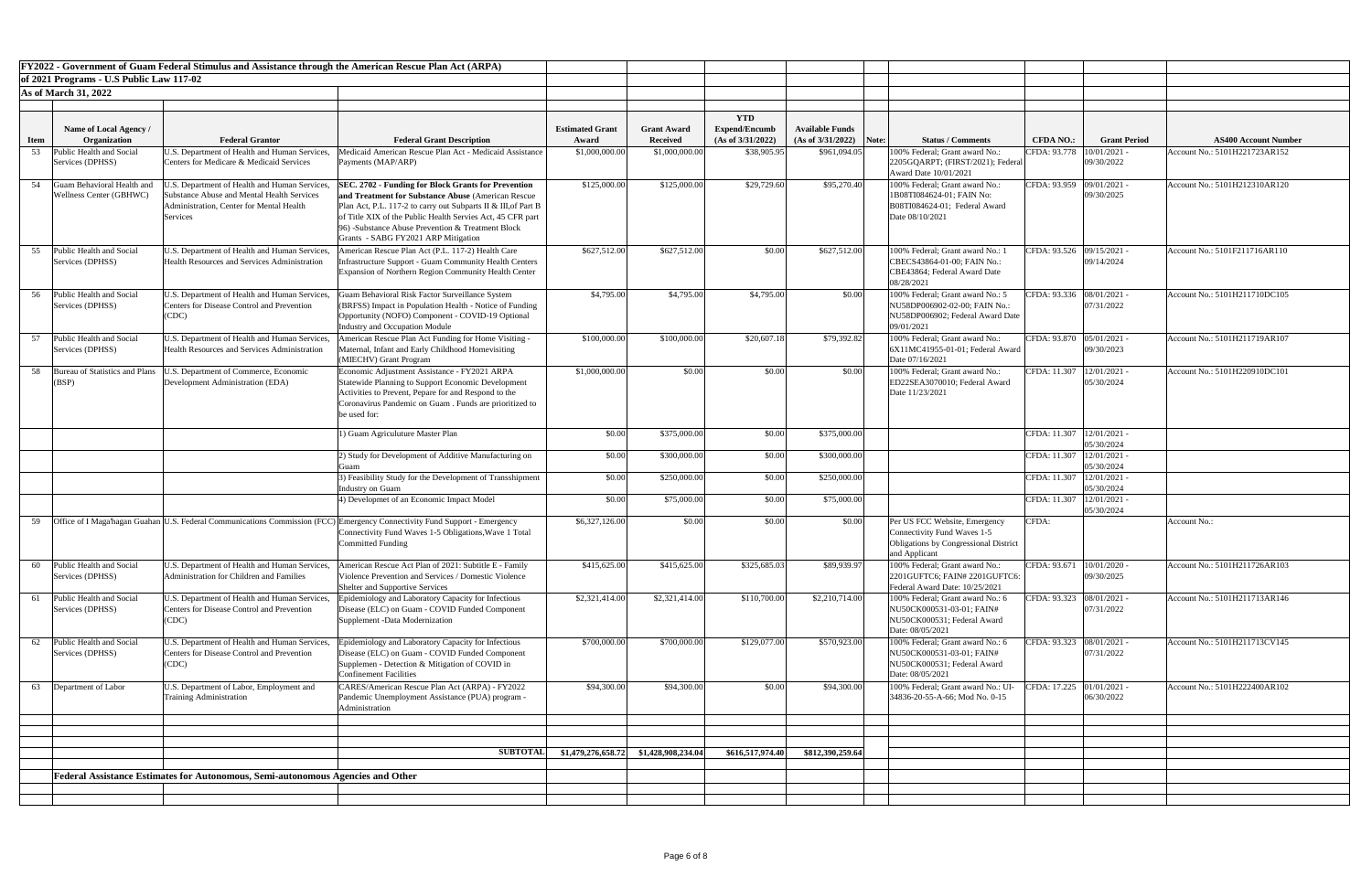|             |                                                                                | <b>FY2022 - Government of Guam Federal Stimulus and Assistance through the American Rescue Plan Act (ARPA)</b> |                                                                                                                                                                                                                                                                |                        |                    |                                    |                        |                                                                                                                                                                                                                        |                            |                            |                                                                                                                                                                 |
|-------------|--------------------------------------------------------------------------------|----------------------------------------------------------------------------------------------------------------|----------------------------------------------------------------------------------------------------------------------------------------------------------------------------------------------------------------------------------------------------------------|------------------------|--------------------|------------------------------------|------------------------|------------------------------------------------------------------------------------------------------------------------------------------------------------------------------------------------------------------------|----------------------------|----------------------------|-----------------------------------------------------------------------------------------------------------------------------------------------------------------|
|             | of 2021 Programs - U.S Public Law 117-02                                       |                                                                                                                |                                                                                                                                                                                                                                                                |                        |                    |                                    |                        |                                                                                                                                                                                                                        |                            |                            |                                                                                                                                                                 |
|             | <b>As of March 31, 2022</b>                                                    |                                                                                                                |                                                                                                                                                                                                                                                                |                        |                    |                                    |                        |                                                                                                                                                                                                                        |                            |                            |                                                                                                                                                                 |
|             |                                                                                |                                                                                                                |                                                                                                                                                                                                                                                                |                        |                    |                                    |                        |                                                                                                                                                                                                                        |                            |                            |                                                                                                                                                                 |
|             | Name of Local Agency /                                                         |                                                                                                                |                                                                                                                                                                                                                                                                | <b>Estimated Grant</b> | <b>Grant Award</b> | <b>YTD</b><br><b>Expend/Encumb</b> | <b>Available Funds</b> |                                                                                                                                                                                                                        |                            |                            |                                                                                                                                                                 |
| <b>Item</b> | Organization                                                                   | <b>Federal Grantor</b>                                                                                         | <b>Federal Grant Description</b>                                                                                                                                                                                                                               | Award                  | Received           | (As of 3/31/2022)                  | (As of 3/31/2022)      | <b>Status / Comments</b><br>Note:                                                                                                                                                                                      | <b>CFDA NO.:</b>           | <b>Grant Period</b>        | <b>AS400 Account Number</b>                                                                                                                                     |
|             | <b>Guam Memorial Hospital</b><br>Authority (GMHA)                              | J.S. Department of Health and Human Services,<br>Assistant Secretary for Preparedness & Response               | unding Assistance under the National Bioterrorism<br>Hospital Preparedness Program (GMHA to focus on<br>activities that advance progress toward meeting the goals of<br>the 2017-2022 Health Care Preparedness and Response<br>Capabilities.)                  | \$356,511.00           | \$356,511.00       | \$0.00                             | \$356,511.00           | Total amount of \$356,511 in Federal<br>funds obligated this budget period.<br>Total amount of federal award is<br>\$883,047 including cost sharing or<br>matching this project period.                                | CFDA:                      | 07/01/2019 -<br>06/30/2024 | Account No.:                                                                                                                                                    |
|             | University of Guam (UOG)                                                       | J.S. Department of Education, Office of<br>Postsecondary Education (OPE)                                       | SEC. 2003. Higher Education Emergency Relief Fund<br>(HEERF) - HEERF III allocations to institutions of higher<br>education - Student Aid Portion                                                                                                              | \$6,092,081.00         | \$6,092,081.00     | \$5,602,800.00                     | \$489,281.00           | Per HEERF III Allocations for Public<br>and Nonprofit Institutions under ARP<br>section 2003 (a)(1) for the student<br>portion.                                                                                        | <b>CFDA: 84.425E</b>       | 04/24/2020<br>05/20/2022   | Per information received from UOG, 4/25/2022                                                                                                                    |
|             | University of Guam (UOG)                                                       | J.S. Department of Education, Office of<br>Postsecondary Education (OPE)                                       | SEC. 2003. Higher Education Emergency Relief Fund<br>( <b>HEERF</b> ) - HEERF III allocations to institutions of higher<br>education - Institutional Portion                                                                                                   | \$6,077,488.00         | \$6,077,488.00     | \$2,714,072.15                     | \$3,363,415.85         | Per HEERF III Allocations for Public<br>and Nonprofit Institutions under ARP<br>section 2003 (a)(1) for the institutional<br>portion                                                                                   | CFDA: 84.425F              | 05/06/2020<br>05/20/2022   | Per information received from UOG, 4/25/2022                                                                                                                    |
|             | University of Guam (UOG)                                                       | J.S. Department of Education, Office of<br>Postsecondary Education                                             | CARES Act: Higher Education Emergency Relief Fund -<br>Strengthen Asian American and Native American Pacific<br>Islander-serving Institutions (AANAPISI) - Section<br>18004(a)(2)                                                                              | \$5,997,760.00         | \$5,997,760.00     | \$3,764,084.42                     | \$2,233,675.58         | Formula allocations for Section<br>18004(a)(2) of CARES Act per OPE<br>website                                                                                                                                         | CFDA: 84.425L 7/02/2020 -  | 07/01/2021                 | Per information received from UOG, 4/25/2022                                                                                                                    |
|             | <b>Guam Community College</b><br>(GCC)                                         | J.S. Department of Education, Office of<br>Postsecondary Education (OPE)                                       | SEC. 2003. Higher Education Emergency Relief Fund<br>( <b>HEERF</b> ) - HEERF III allocations to institutions of higher<br>education - Student Aid Portion                                                                                                     | \$2,895,102.00         | \$2,895,102.00     | \$2,577,110.00                     | \$317,992.00           | Per HEERF III Allocations for Public CFDA: 84.425E<br>and Nonprofit Institutions under ARP<br>section 2003 (a)(1) for both the<br>student and institutional portions.                                                  |                            | 04/24/2020<br>05/12/2022   | Per information received from GCC, 4/13/2022                                                                                                                    |
|             | <b>Guam Community College</b><br>(GCC)                                         | J.S. Department of Education, Office of<br>Postsecondary Education (OPE)                                       | <b>SEC. 2003. Higher Education Emergency Relief Fund</b><br>(HEERF) - HEERF III allocations to institutions of higher<br>education - Institutional Portion                                                                                                     | \$2,895,100.00         | \$2,895,100.00     | \$0.00                             | \$2,895,100.00         | Per HEERF III Allocations for Public<br>and Nonprofit Institutions under ARP<br>section 2003 (a)(1) for both the<br>student and institutional portions.                                                                | CFDA: 84.425F              | 05/06/2020<br>05/12/2022   | Per information received from GCC, 4/13/2022                                                                                                                    |
|             | <b>Guam Community College</b><br>(GCC)                                         | J.S. Department of Education, Office of<br><b>Postsecondary Education</b>                                      | <b>CARES Act: Higher Education Emergency Relief Fund -</b><br>Strengthen Asian American and Native American Pacific<br>Islander-serving Institutions (AANAPISI) - Section<br>18004(a)(2)                                                                       | \$2,759,981.00         | \$2,759,981.00     | \$2,759,908.00                     | \$73.00                | Formula allocations for Section<br>18004(a)(2) of CARES Act per OPE<br>website                                                                                                                                         | CFDA: 84.425L 06/08/2020 - | 03/03/2022                 | Per information received from GCC, 4/13/2022                                                                                                                    |
|             | Pacific Islands University<br>(PIU)                                            | J.S. Department of Education, Office of<br>Postsecondary Education (OPE)                                       | SEC. 2003. Higher Education Emergency Relief Fund<br>$HEERF$ ) - HEERF III allocations to institutions of higher<br>education - Student Aid Portion                                                                                                            | \$172,636.00           | \$172,636.00       | \$0.00                             | \$172,636.00           | Per HEERF III Allocations for Public<br>2l<br>and Nonprofit Institutions under ARP<br>section 2003 (a)(1) for both the<br>student and institutional portions.                                                          | CFDA: 84.425E              | 04/24/2020<br>05/20/2022   | <b>Account No.:</b>                                                                                                                                             |
|             | Pacific Islands University<br>(PIU)                                            | J.S. Department of Education, Office of<br>Postsecondary Education (OPE)                                       | <b>SEC. 2003. Higher Education Emergency Relief Fund</b><br>(HEERF) - HEERF III allocations to institutions of higher<br>education - Institutional Portion                                                                                                     | \$171,499.00           | \$171,499.00       | \$0.00                             | \$171,499.00           | Per HEERF III Allocations for Public<br>and Nonprofit Institutions under ARP<br>section 2003 (a)(1) for both the<br>student and institutional portions.                                                                | <b>CFDA: 84.425F</b>       | 05/06/2020<br>05/20/2022   | Account No.:                                                                                                                                                    |
|             | 10 Pacific Islands University                                                  | J.S. Department of Education, Office of<br><b>Postsecondary Education</b>                                      | <b>CARES Act: Higher Education Emergency Relief Fund -</b><br>Strengthen Asian American and Native American Pacific<br>Islander-serving Institutions (AANAPISI) - Section<br>18004(a)(2)                                                                       | \$163,679.00           | \$163,679.00       | \$0.00                             | $$163,679.00$ 2/       | Formula allocations for Section<br>18004(a)(2) of CARES Act per OPE<br>website                                                                                                                                         | CFDA: 84.425L 06/08/2020 - | 03/03/2022                 | Per U.S. DOE website - Allocations to Participat<br><b>Schools - Institutional Portion</b>                                                                      |
|             | <b>Guam Humanities Council</b><br>(Non-profit Organization)                    | National Foundation on the Arts and Humanities<br>(NEH)                                                        | SEC. 2022. National Endowment for the Humanities -<br>American Rescue Act Supplements to State and<br>Jurisdictional Humanities Council (Emergency Relief to<br>assist cultural institutions in recovering from the economic<br>impact of the COVID pandemic.) | \$211,609.00           | \$211,609.00       | \$170,000.00                       | \$41,609.00            | Per the National Edowment for the<br>2l<br>Humanities website - Funding<br>Allocation to Guam, June 2021.                                                                                                              | CFDA: 45.129               | 10/01/2021<br>01/01/2022   | Per Pacific Daily News article dated 2/3/2022, th<br>Humanities Guahan emergency relief program<br>provided \$170,000 in grants to 9 nonprofit<br>organizations |
| 12          | A.B. Won Pat Guam<br>International Airport Authority   Aviation Administration | U.S. Department of Transportation, Federal                                                                     | <b>Airport Coronavirus Response Grant Program (ACRGP)</b>                                                                                                                                                                                                      | \$15,763,258.00        | \$0.00             | \$0.00                             | \$0.00                 | $\frac{2}{l}$                                                                                                                                                                                                          | CFDA: 20.106               |                            | Per information received from GIAA, 2/24/2022                                                                                                                   |
|             |                                                                                |                                                                                                                | Airport Rescue Grants - Primary Airports (Primary<br>Entitlements/Cargo Entitlements/Enplanement s Allocation)                                                                                                                                                 |                        | \$14,177,582.00    | \$10,876,388.00                    | $$3,301,194.00$ 2/     |                                                                                                                                                                                                                        | CFDA: 20.106               |                            | Per information received from GIAA, 2/24/2022                                                                                                                   |
|             |                                                                                |                                                                                                                | Airport Rescue Grants - Concessions Relief (Small<br>Business Concession/Large Business Concession)                                                                                                                                                            |                        | \$1,585,676.00     | \$0.00                             | $$1,585,676.00$ 2/     |                                                                                                                                                                                                                        | CFDA: 20.106               |                            | Per information received from GIAA, 2/24/2022                                                                                                                   |
| 13          | <b>U.S. Small Business</b><br>Administration (SBA) - Guam<br>Office            | <b>U.S. Small Business Administration (SBA)</b>                                                                | <b>SEC. 5003 - Support for Restaurants - Restaurant</b><br><b>Revitalization Fund (RRF) Program</b>                                                                                                                                                            | \$15,202,984.00        | \$15,202,984.00    | \$0.00                             |                        | $$15,202,984.00$ 2/ Per U.S. SBA Restaurant<br>Revitalization Fund (RRF) Report -<br>Approvals through 06/30/2021. Total<br>Applications Approved for Guam - 79;<br>Total Dollars Approved for Guam -<br>\$15,202,984. |                            | 03/11/2021-<br>03/13/2023  |                                                                                                                                                                 |
|             |                                                                                |                                                                                                                |                                                                                                                                                                                                                                                                |                        |                    |                                    |                        |                                                                                                                                                                                                                        |                            |                            |                                                                                                                                                                 |